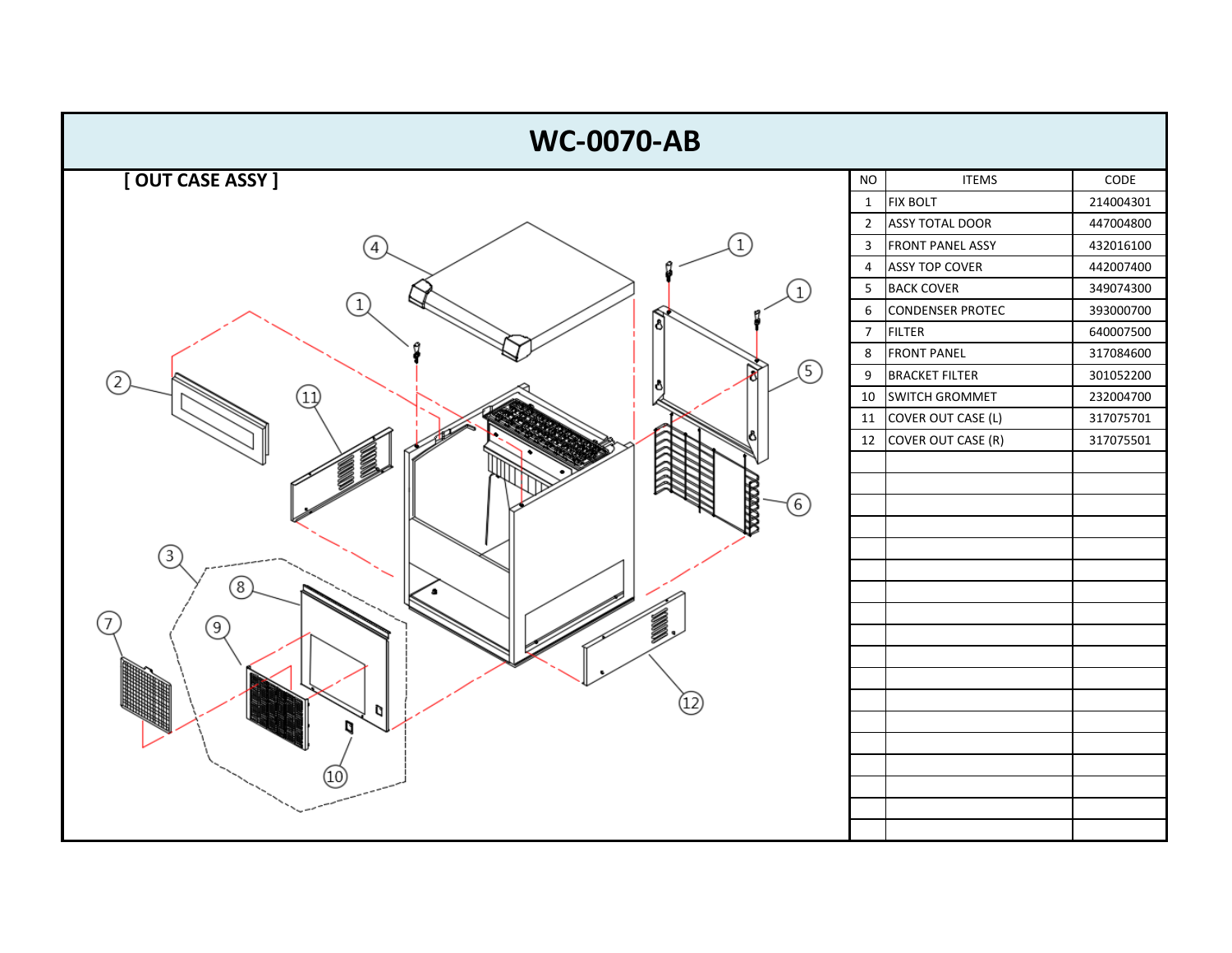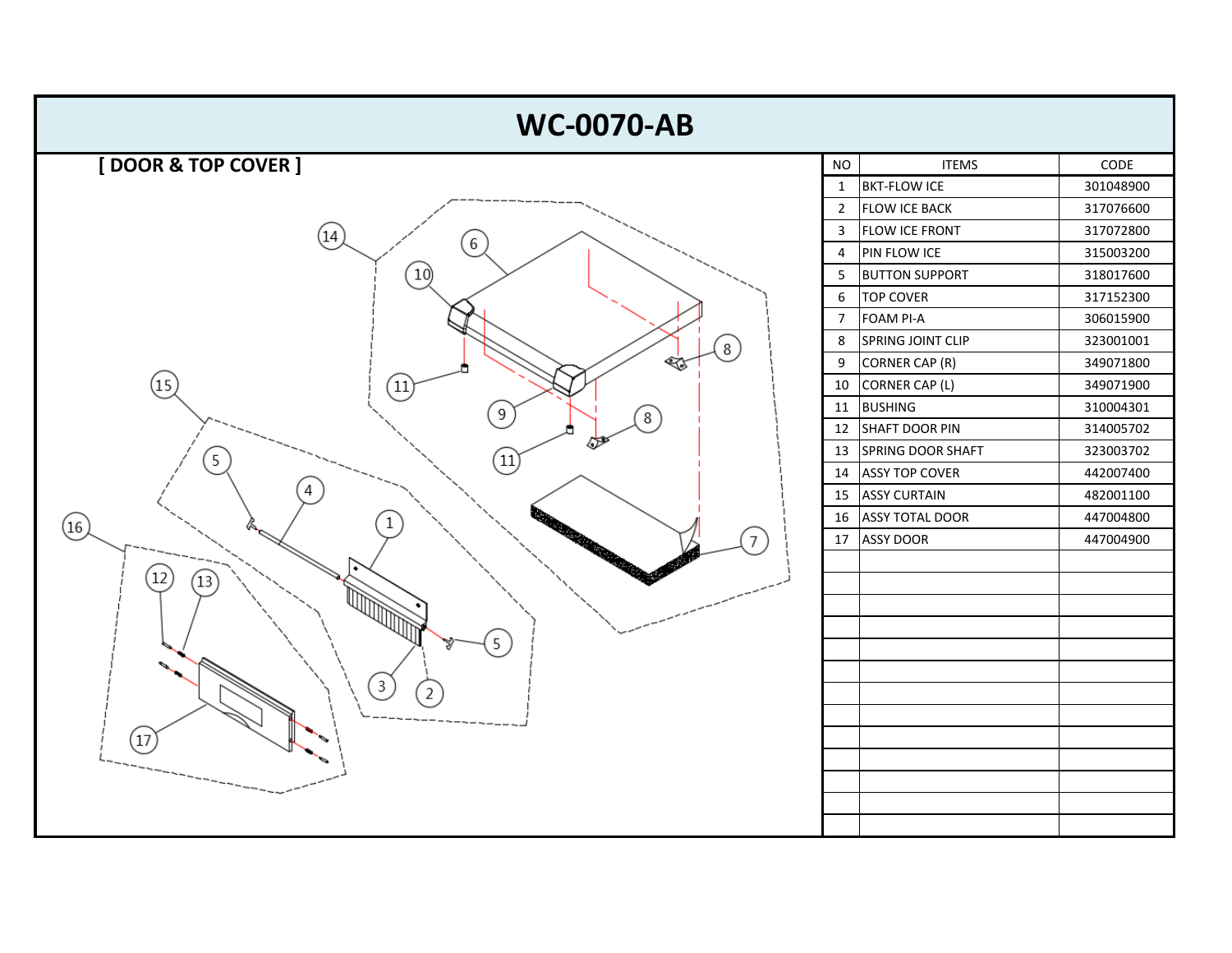![](_page_2_Figure_0.jpeg)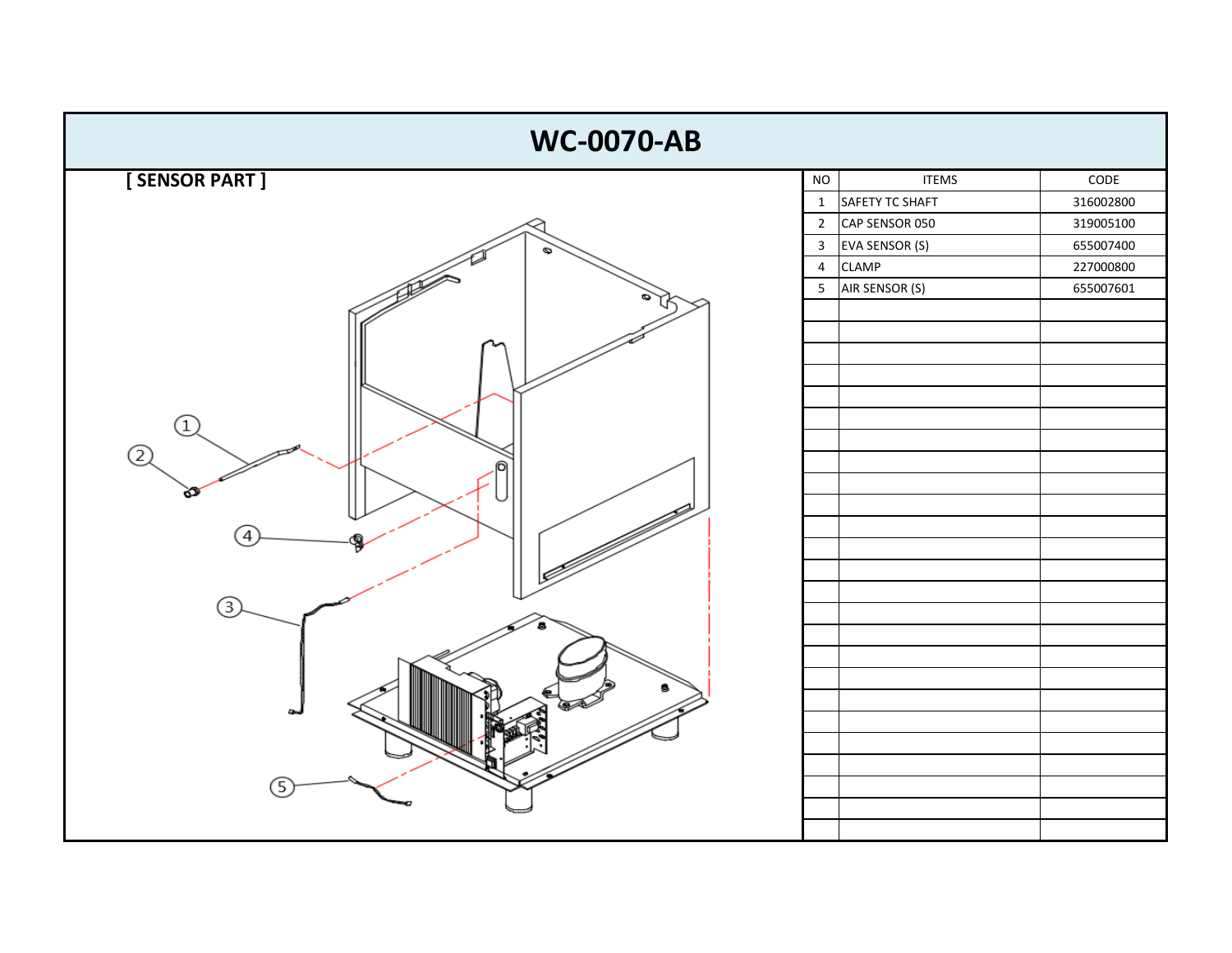| <b>WC-0070-AB</b>                |                                            |           |  |  |  |  |  |  |  |  |
|----------------------------------|--------------------------------------------|-----------|--|--|--|--|--|--|--|--|
| [ WATER TROUGH & WATER CURTAIN ] | <b>ITEMS</b><br>$\rm NO$                   | CODE      |  |  |  |  |  |  |  |  |
|                                  | <b>HAND SCREW</b><br>$\mathbf{1}$          | 210804501 |  |  |  |  |  |  |  |  |
|                                  | EVA SENSOR (N)<br>$\overline{2}$           | 655007200 |  |  |  |  |  |  |  |  |
| 9                                | <b>WATER TROUGH</b><br>$\mathbf{3}$        | 604001001 |  |  |  |  |  |  |  |  |
|                                  | <b>ASSY NOZZLE TOTAL</b><br>$\overline{4}$ | 466003600 |  |  |  |  |  |  |  |  |
|                                  | <b>GUIDE ICE CUBIC</b><br>5                | 341010701 |  |  |  |  |  |  |  |  |
| 8                                | <b>BKT EVAPORATOR</b><br>6                 | 301049300 |  |  |  |  |  |  |  |  |
|                                  | <b>ASSY CURTAIN</b><br>$\overline{7}$      | 482001100 |  |  |  |  |  |  |  |  |
|                                  | <b>EVAPORATOR PLATING ASSY</b><br>8        | 409030211 |  |  |  |  |  |  |  |  |
| $\left[6\right]$                 | 9<br><b>COVER EVA</b>                      | 317038100 |  |  |  |  |  |  |  |  |
|                                  |                                            |           |  |  |  |  |  |  |  |  |
|                                  |                                            |           |  |  |  |  |  |  |  |  |
| з                                |                                            |           |  |  |  |  |  |  |  |  |
|                                  |                                            |           |  |  |  |  |  |  |  |  |
| 4                                |                                            |           |  |  |  |  |  |  |  |  |
|                                  |                                            |           |  |  |  |  |  |  |  |  |
| 5                                |                                            |           |  |  |  |  |  |  |  |  |
|                                  |                                            |           |  |  |  |  |  |  |  |  |
|                                  |                                            |           |  |  |  |  |  |  |  |  |
|                                  |                                            |           |  |  |  |  |  |  |  |  |
|                                  |                                            |           |  |  |  |  |  |  |  |  |
|                                  |                                            |           |  |  |  |  |  |  |  |  |
|                                  |                                            |           |  |  |  |  |  |  |  |  |
|                                  |                                            |           |  |  |  |  |  |  |  |  |
|                                  |                                            |           |  |  |  |  |  |  |  |  |
|                                  |                                            |           |  |  |  |  |  |  |  |  |
|                                  |                                            |           |  |  |  |  |  |  |  |  |
|                                  |                                            |           |  |  |  |  |  |  |  |  |
|                                  |                                            |           |  |  |  |  |  |  |  |  |
|                                  |                                            |           |  |  |  |  |  |  |  |  |
|                                  |                                            |           |  |  |  |  |  |  |  |  |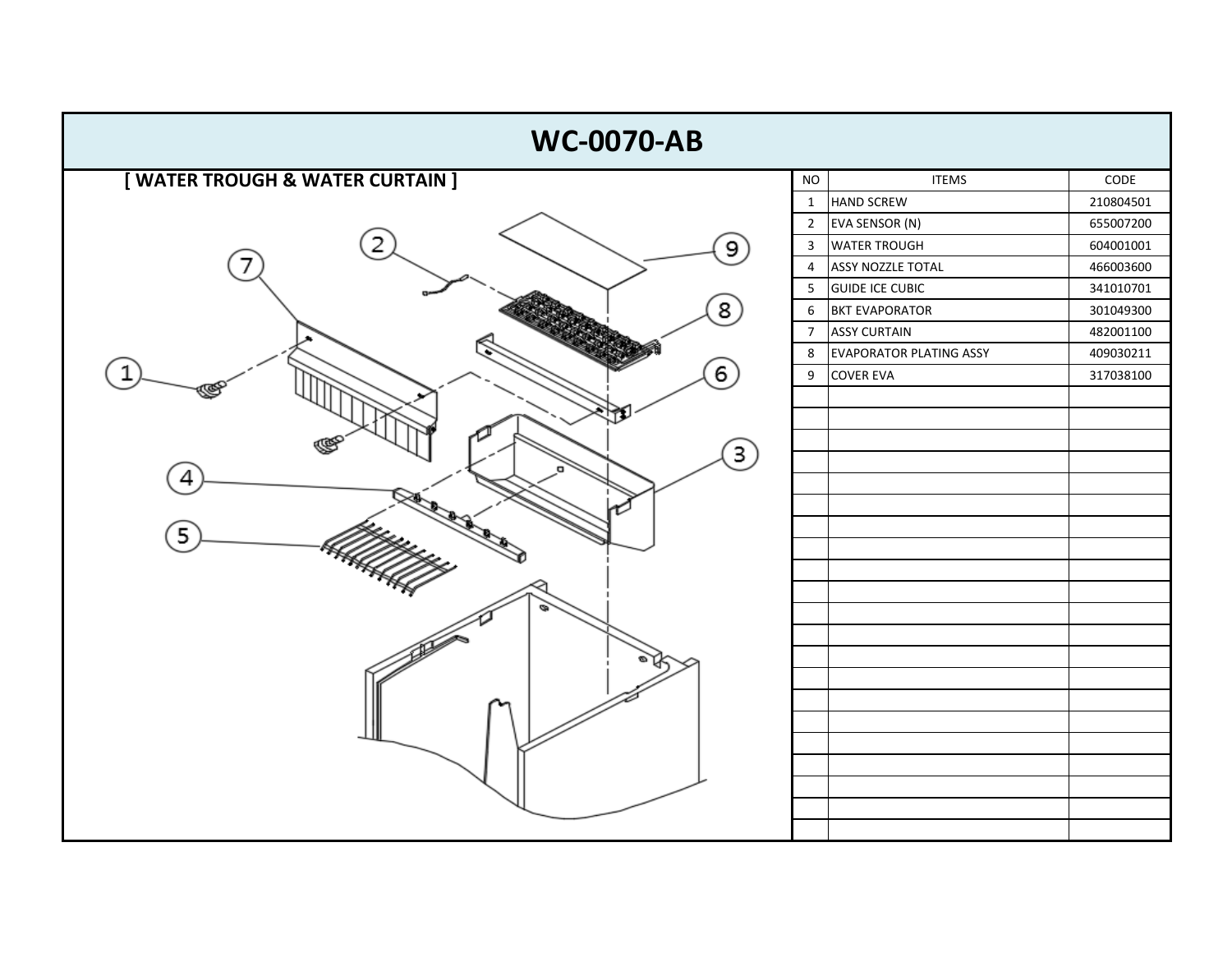| <b>WC-0070-AB</b><br>* Manufactured before January 2018 |                | ** Manufactured after January 2018 |           |                |                           |           |
|---------------------------------------------------------|----------------|------------------------------------|-----------|----------------|---------------------------|-----------|
| [WATER PUMP ASSY]                                       | <b>NO</b>      | <b>ITEMS</b>                       | $*$ CODE  | <b>NO</b>      | <b>ITEMS</b>              | ** CODE   |
|                                                         | $\mathbf{1}$   | PE TUBE(O.D 3/8")                  | 229013500 | 1              |                           |           |
| $\left( 2\right)$                                       | $\overline{2}$ | PE TUBE(O.D 3/8")                  | 229013500 | $\overline{2}$ |                           |           |
| (19)<br>(6)                                             | $\mathbf{3}$   | EQUAL TEE(3/8")                    | 398011800 | $\mathbf{3}$   |                           |           |
| 6                                                       | $\overline{4}$ | PE TUBE(O.D 3/8")                  | 229013500 | 4              |                           |           |
|                                                         | 5              | <b>DRAIN BOLT</b>                  | 214004403 | 5              |                           |           |
| A                                                       | 6              | PACKING-NIPPLE                     | 303005501 | 6              |                           |           |
| (3)                                                     |                | <b>DRAIN NUT</b>                   | 215010700 | $\overline{7}$ |                           |           |
|                                                         | 8              | <b>HOSE PUMP IN</b>                | 229011700 | 8              |                           |           |
|                                                         | 9              | <b>BAND SPRING 23</b>              | 203002200 | 9              |                           |           |
| $\mathbf{1}$<br>(18)                                    | 10             | <b>BAND HOSE40</b>                 | 203001400 | 10             |                           |           |
| ∌                                                       | 11             | <b>PUMP MOTOR</b>                  | 353015201 |                | 11 PUMP MOTOR             | 353033900 |
| 9)                                                      | 12             | <b>HOSE PUMP OUT</b>               | 229012100 | 12             |                           |           |
|                                                         |                | 13 FOAM PE (PUMP OUT)              | 306016200 | 13             |                           |           |
| ④                                                       | 14             | <b>BKT PUMP MOTOR</b>              | 301056200 | 14             | <b>PUMP MOTOR BRACKET</b> | 301109600 |
| محتكلا                                                  | 15             | <b>FOAM PE</b>                     | 306016300 |                |                           |           |
|                                                         |                | 16 ASSY PUMP MOTOR                 | N/A       |                |                           |           |
| ⊚                                                       | 17             | FOAM PE (PUMP IN)                  | 306016100 |                |                           |           |
|                                                         | 18             | <b>NUT</b>                         | 215007500 |                |                           |           |
|                                                         |                | 19 BOLT IN/OUT                     | 214015500 |                |                           |           |
|                                                         |                |                                    |           |                |                           |           |
| 7<br>$\left(9\right)$                                   |                |                                    |           |                |                           |           |
|                                                         |                |                                    |           |                |                           |           |
| $\sigma$<br>$\left( 13\right)$<br>Ø                     |                |                                    |           |                |                           |           |
|                                                         |                |                                    |           |                |                           |           |
| ൫<br>rx.<br><b>TILTY</b>                                |                |                                    |           |                |                           |           |
|                                                         |                |                                    |           |                |                           |           |
| (16)                                                    |                |                                    |           |                |                           |           |
| 14)                                                     |                |                                    |           |                |                           |           |
|                                                         |                |                                    |           |                |                           |           |
|                                                         |                |                                    |           |                |                           |           |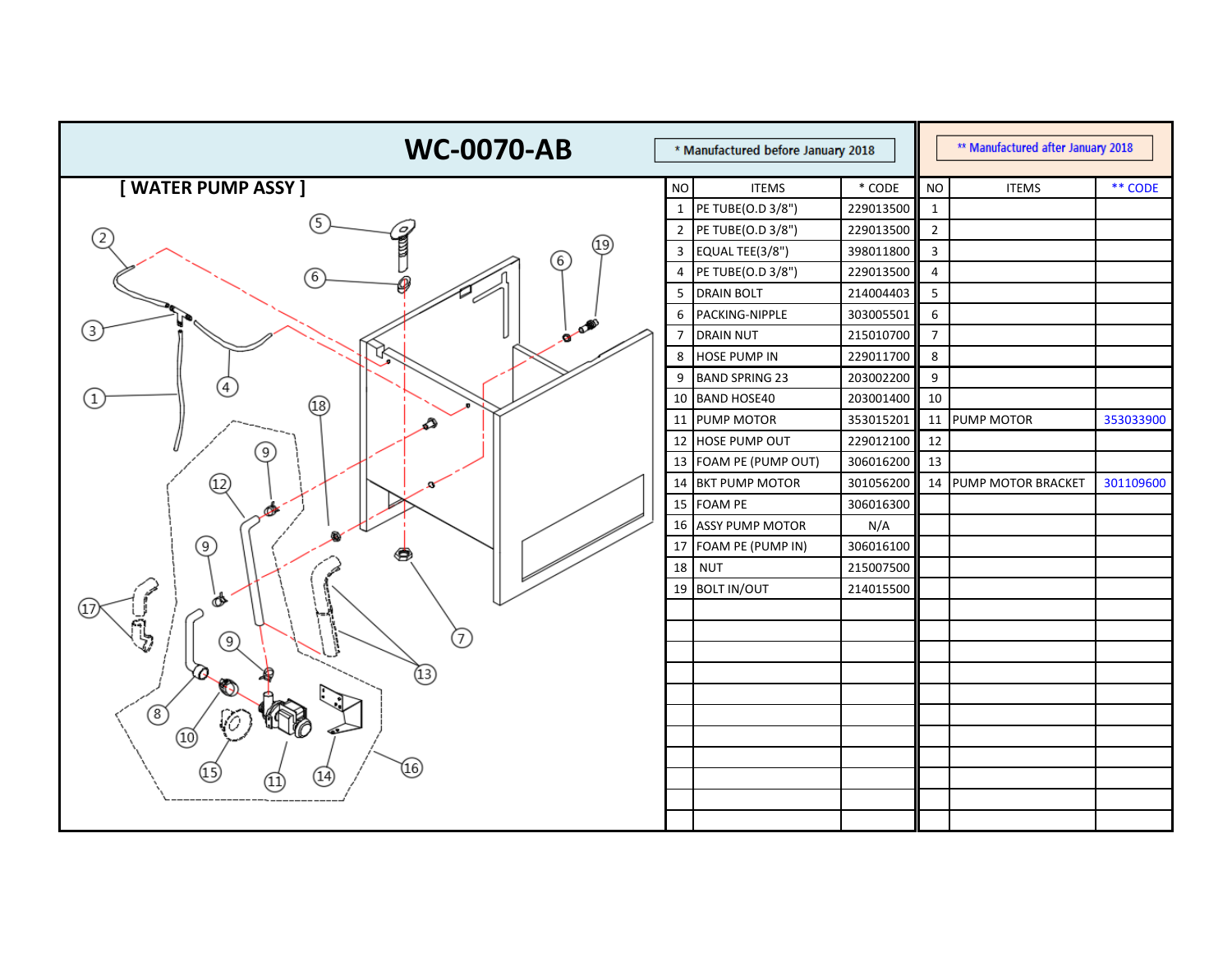![](_page_5_Figure_0.jpeg)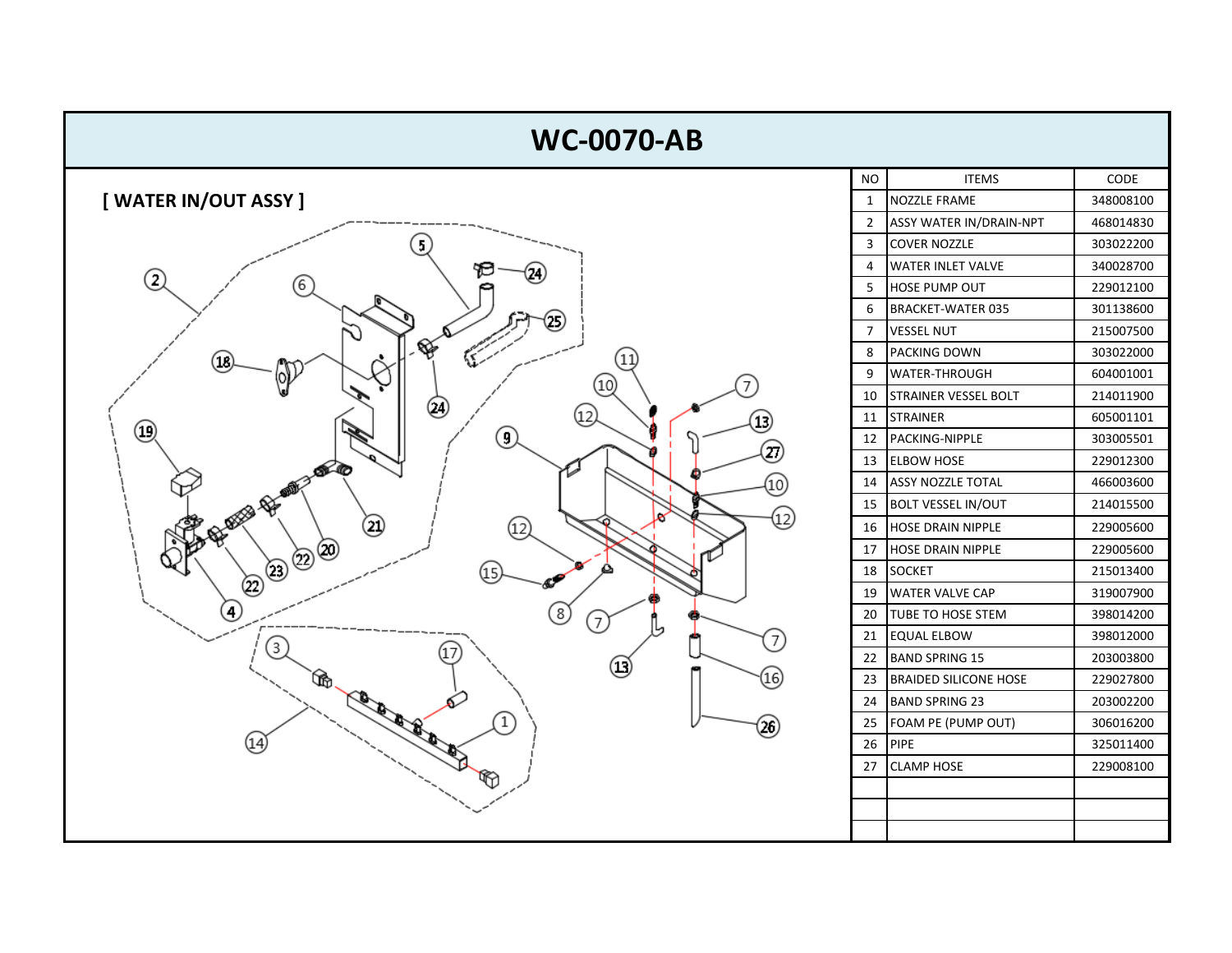![](_page_6_Figure_0.jpeg)